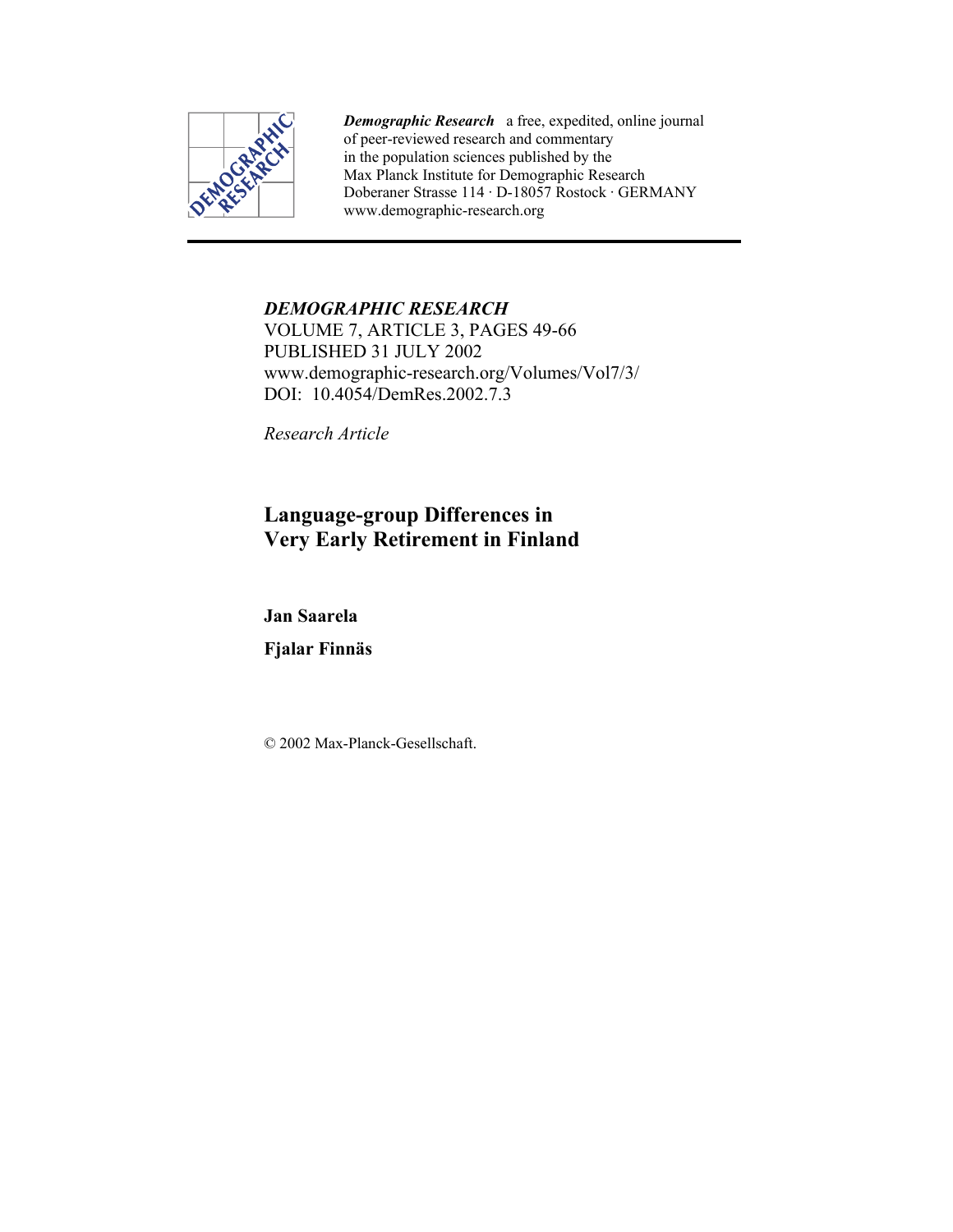## **Table of Contents**

| $\mathbf{1}$   | Introduction     | 50 |
|----------------|------------------|----|
| 2              | Data and method  | 52 |
| 3              | Results          | 56 |
| $\overline{4}$ | Conclusions      | 60 |
| 5              | Acknowledgements | 61 |
|                | <b>Notes</b>     | 62 |
|                | References       | 63 |
|                | Appendix         | 66 |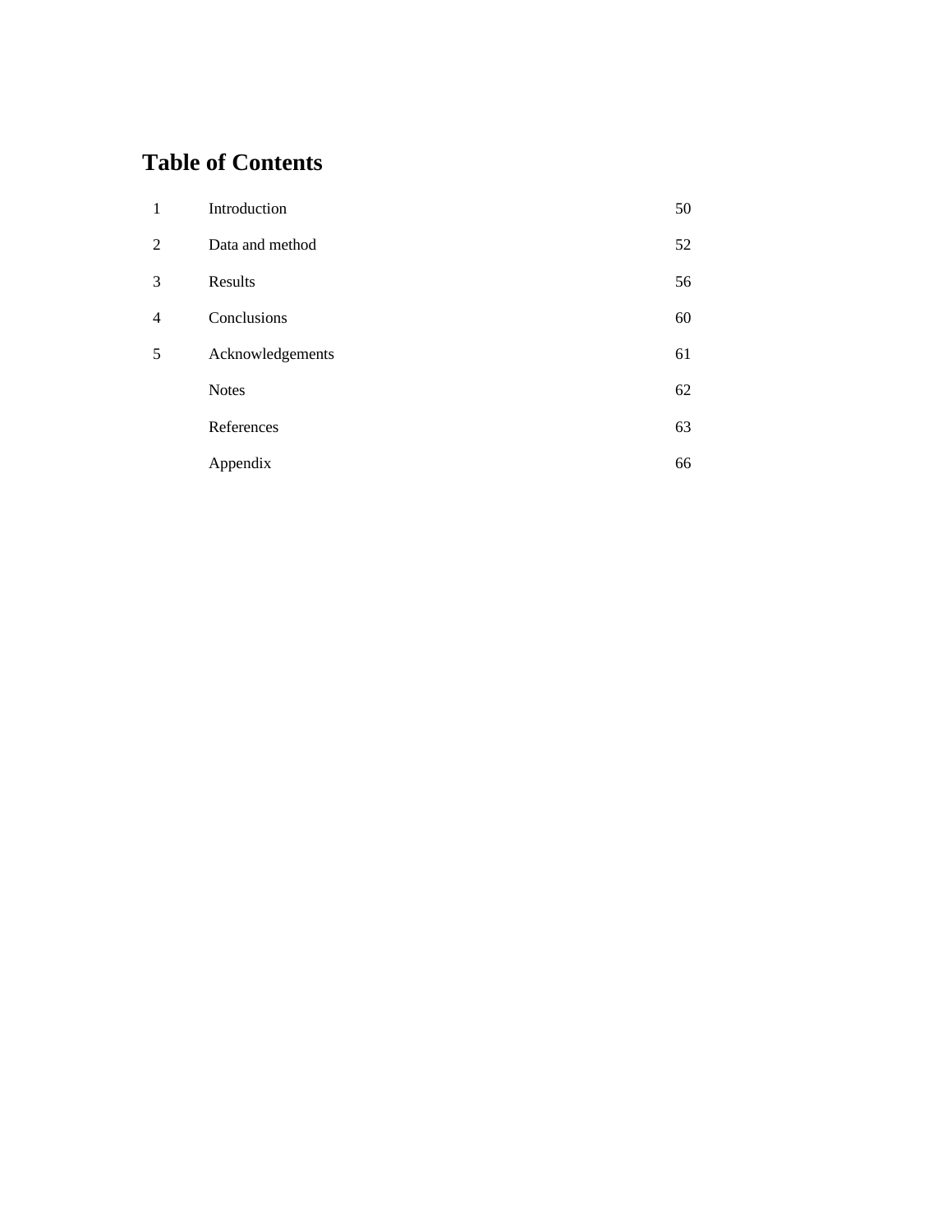*Research Article*

## **Language-group Differences in Very Early Retirement in Finland**

## **Jan Saarela 1 Fjalar Finnäs <sup>2</sup>**

#### **Abstract**

The purpose of this paper is to study very early retirement as an indicator for poor health, with focus on a comparison between the two language groups in Finland. Extensive longitudinal data are analysed with the help of random effects probit models. As expected from previous studies of mortality differences, the rate of retirement is lower among Swedish-speakers than among Finnish-speakers, and this cannot be attributed to socio-demographic and regional factors. Swedish-speaking males have a risk of very early retirement that is about 25 per cent lower than that of Finnishspeaking males. Among females the corresponding difference is about 15 per cent. Our results also suggest that not accounting for unobserved individual heterogeneity will bias the effect of native language downwards.

 $\overline{a}$ 

<sup>1</sup> Åbo Akademi University, Department of Social Sciences, Vörågatan 9, FIN-65100 Vasa, Finland. Tel.: +358-6-3247476, fax: +358-6-3247457, e-mail: jan.saarela@abo.fi.

<sup>2</sup> Åbo Akademi University, Institutet för Finlandssvensk Samhällsforskning, Vörågatan 9, FIN-65100 Vasa, Finland. Tel.: +358-6-3247151, fax: +358-6-3247457, e-mail: fjalar.finnas@abo.fi.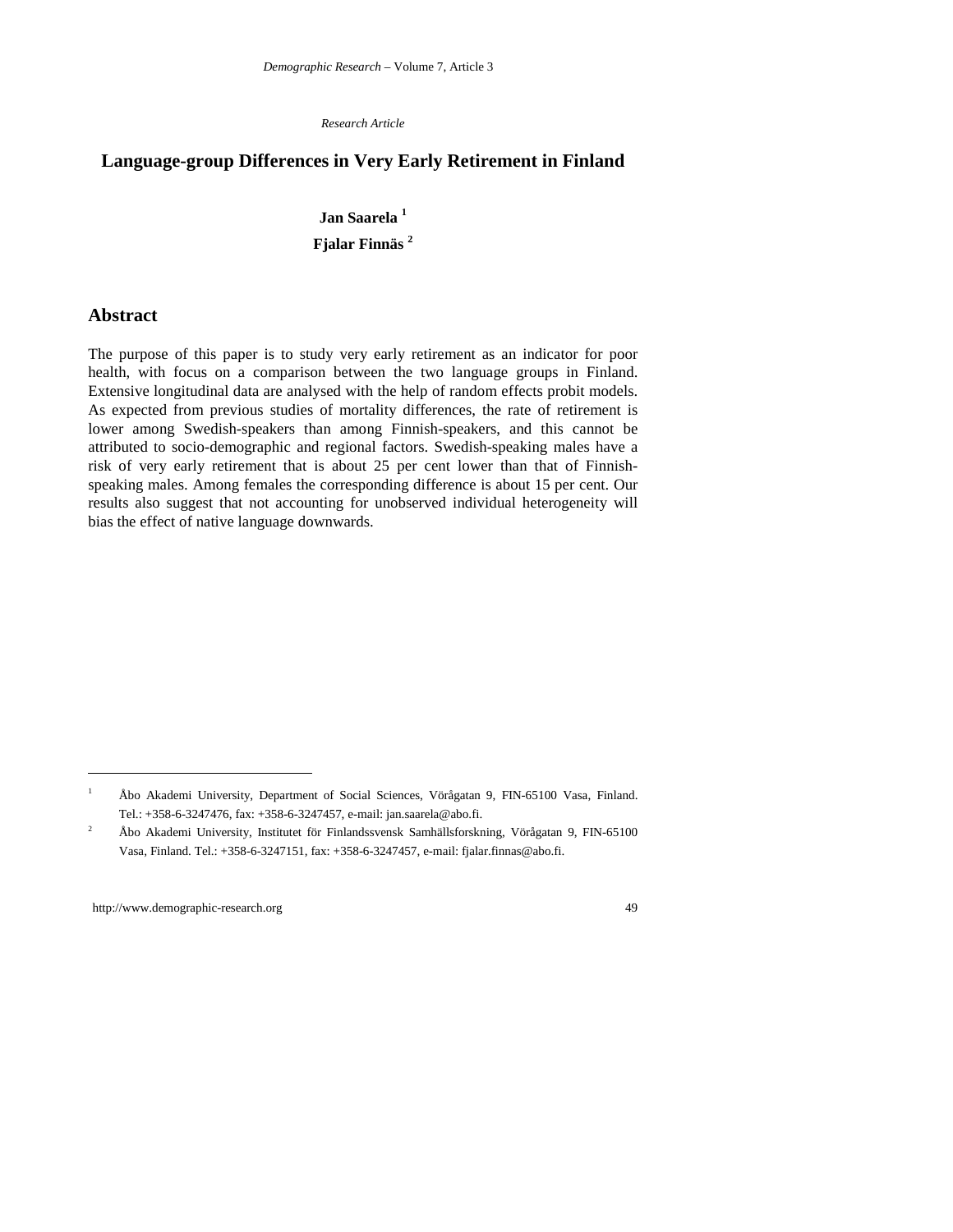## **1. Introduction**

Finland is a bilingual country with Finnish and Swedish as the official languages. The two language groups are guaranteed similar rights. The Swedish-speakers although account for barely six per cent of the total population. They are geographically concentrated along the southern and western coastlines of the country. In these regions, about half of the Swedish-speaking population form a local majority at municipality level (see the map in Figure 1).

The population registers in Finland provide unique opportunities for detailed language-group comparisons in several demographic respects. Since the mother tongue of each citizen is included in the registers, language groups can be studied separately. From published vital statistics it is evident that age-specific death risks are lower among Swedish-speakers than among Finnish-speakers. In terms of life expectancy, the difference is about two and a half years for males and almost one year for females (Finnäs, 1986). A number of studies have shown that this language-group difference cannot be attributed to socio-demographic and regional factors (Sauli, 1979; Valkonen, 1982a; 1982b; Valkonen et al., 1990; 1992; Koskinen, 1994; Martelin, 1994). There are also some analyses suggesting that the health of Swedish-speakers is better than that of Finnish-speakers (Salminen et al., 1996; Suominen et al., 2000; Hyyppä and Mäki, 2001a).

In this paper, we utilise extensive longitudinal register data, in order to study one factor connected to health and mortality. We will compare the two language groups with regard to retirement at relatively low ages, namely among people aged 30-54. This means that we focus on whether a person is being classified as a pensioner in the central population register, which inevitably means that he or she is outside the labour force.

The purpose of the paper is to study if the pattern observed in mortality analyses is manifested also at early stages of life. We are convinced that very early retirement can be considered as an indicator for poor health, because retiring in these low ages almost inevitably implies that a person receive disability pension (Note 1).

We are consequently not analysing "standard" early retirement programmes, which are all targeted at older individuals (Note 2). The results of Hyyppä and Mäki (1997a; 1997b; 2001b) suggest that there also may be language-group differences in this respect, since Swedish-speakers seem to have a longer active working life than Finnishspeakers.

We do not argue that becoming a pensioner at young ages is a perfect measure of a person's health. It is although fairly obvious that it reflects a health condition that, on objective grounds, allows for a permanent or temporal withdrawal from the labour market. From a strict policy perspective it is thus highly relevant. It should also be emphasised that, despite the utilised data do not allow for explicit mortality analyses,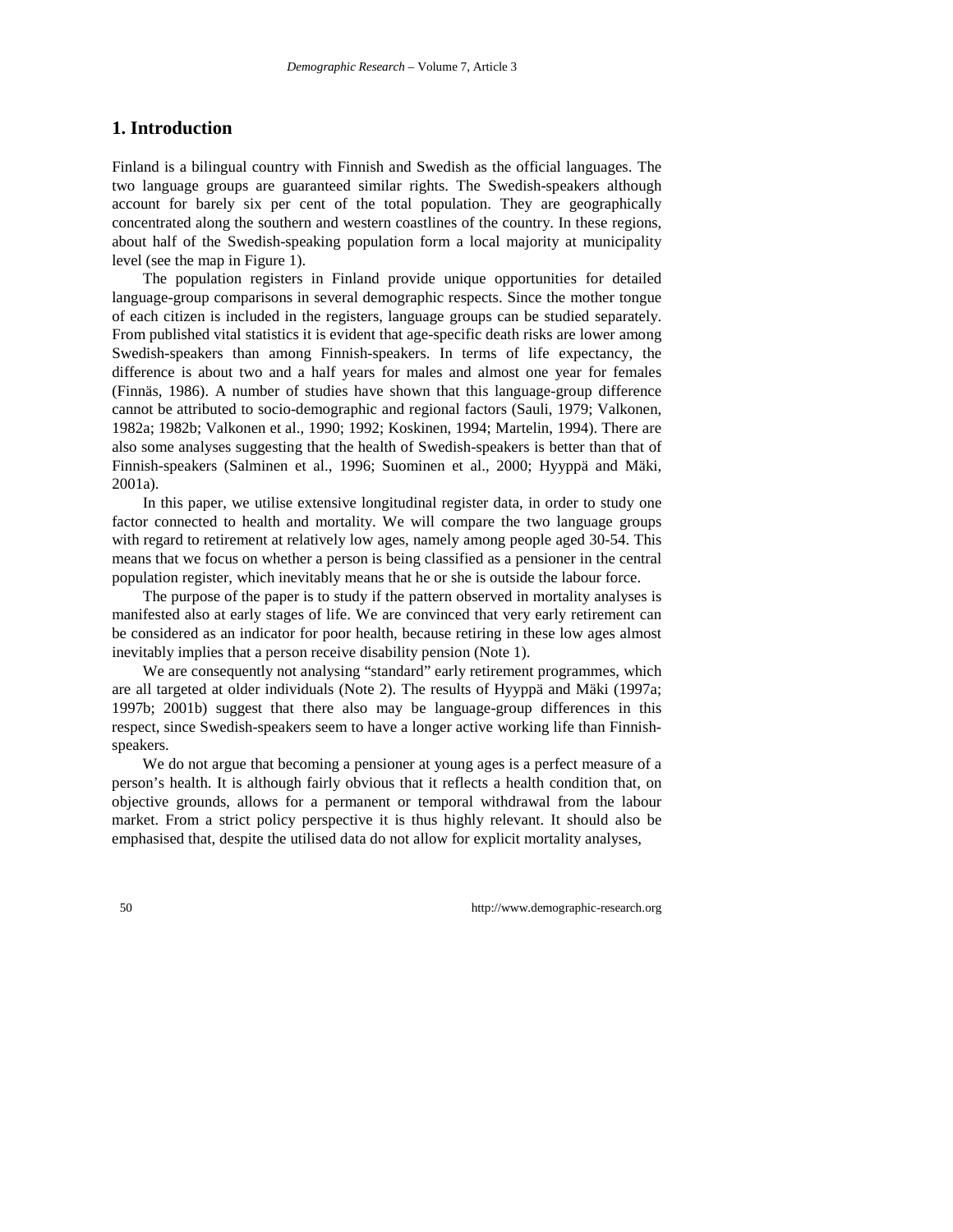*Figure 1: The geographical concentration of Swedish-speakers in Finland (in 1990)*

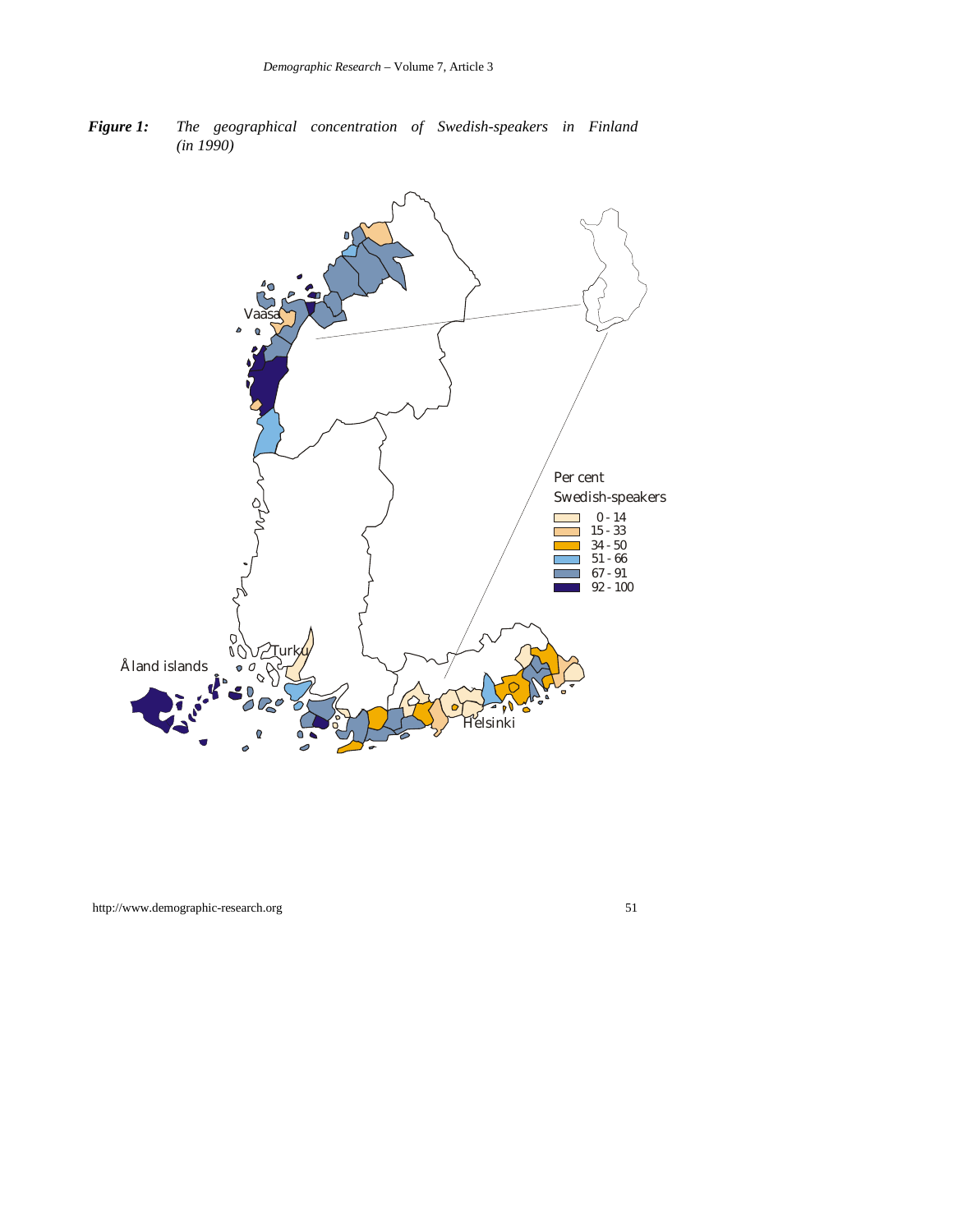there are clear indications that mortality is considerably higher among the (young) pensioners than among the others (see the next chapter).

Due to the small size of the Swedish-speaking population in Finland, detailed language-group comparisons of mortality at low ages are difficult to perform. Retirement in ages 30-49 is also rare, but still almost twice as common as death (see e.g. Statistics Finland, 1997, p. 85; Central Pension Insurance Institute, 1997, pp. 39-47). This, as such, therefore offers better opportunities for empirical analysis.

Based on previous studies, we find it reasonable to expect that Swedish-speakers are less likely than Finnish-speakers to retire very early. The purpose is therefore to study if this is the case, and to analyse whether potential disparities remain also after an inclusion of a number of relevant socio-demographic factors. In addition to these variables, the data also offer the opportunity to incorporate a component for unobserved heterogeneity in our econometric models. As a consequence, we may separate between the impact of unobserved variables on the individual level and the true impact of language-group belonging (Note 3). Disregarding such a component is likely to bias the effect of native language.

#### **2. Data and method**

We will utilise an extract from the longitudinal census data file compiled by Statistics Finland (see Statistics Finland, 1991). At present, the file contains linked individual information for all Finnish residents from the censuses of 1970, 1975, 1980, 1985, 1990 and 1995. Our data consist of a multidimensional matrix, that includes all individuals and information about their age, gender, native language, marital status, education, socio-economic status, industry of work, place of residence, and type of family.

The data offer no explicit information about the event of retirement. However, by comparing the socio-economic status at consecutive censuses we may conclude whether a person had retired or not. We will study whether a person is classified as a pensioner, conditional on he or she not being classified as a pensioner at the previous census.

We focus on people who are 30-49 years old at the beginning of each census period. Higher ages are excluded, since we are not concerned with opportunities to engage in standard retirement programmes. Younger ages are excluded because we aim at avoiding an inclusion of people with inborn handicaps. Such persons are likely to receive a pension before age 30. For each person we have information concerning five time periods, but due to the age restriction the maximum number is, in practice, four. Note that in these ages, retirement may be temporal only. About four per cent of the retired individuals in our data set have in fact returned to the labour force later on.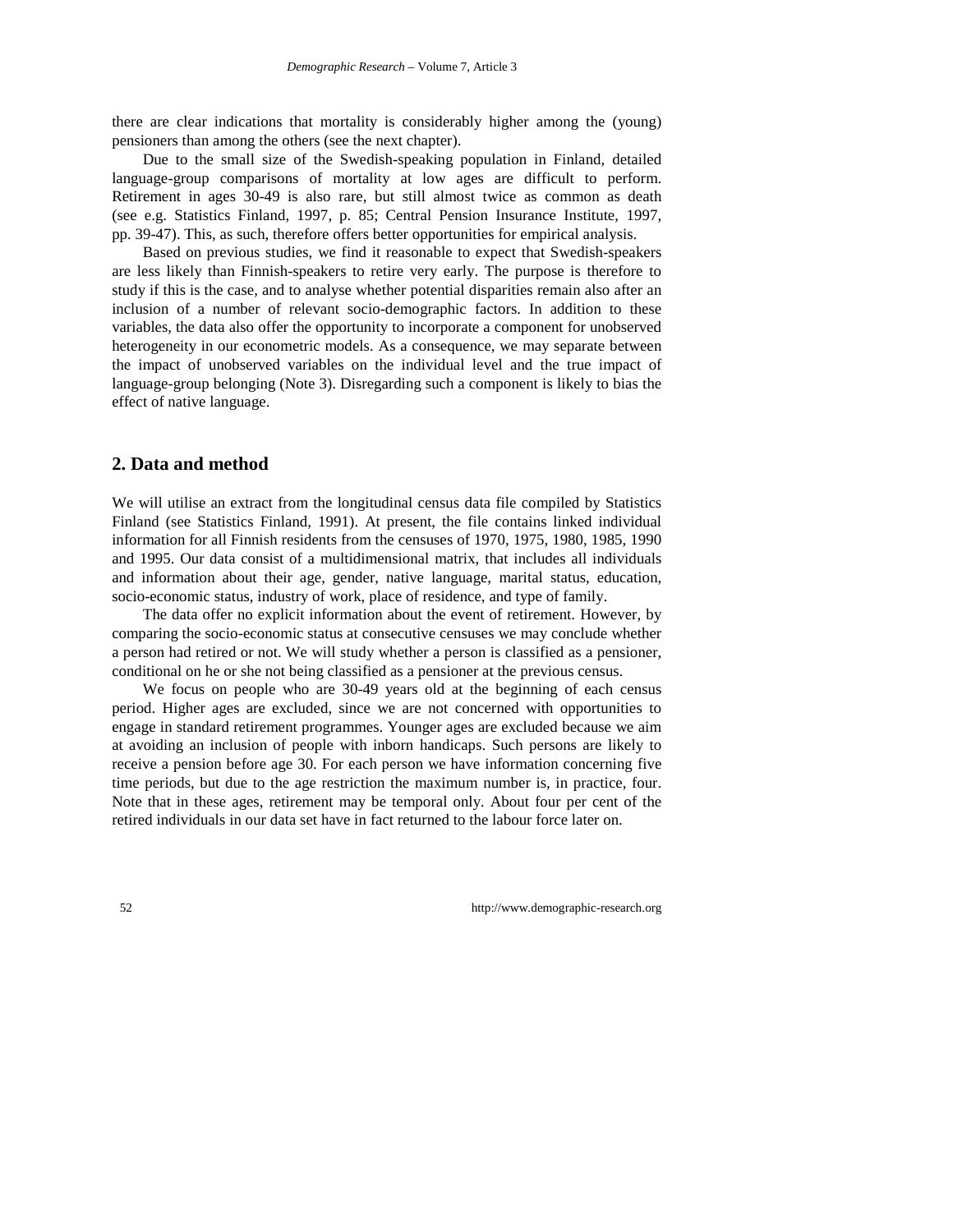Persons who have died or emigrated abroad during a census period are excluded from the analyses, since we have no information about them at the end of the period. The number of such losses amounted to 2.3 per cent of all observations. We have no possibilities to distinguish between migration and death. Most of the losses are although, evidently, due to death, since on the basis of the relevant death risks in Finland, we can assume a reduction of the age groups by almost two per cent. There is a substantial difference between retired and non-retired persons in this respect. As many as 9.5 per cent of those retiring at ages 30-49 were lost during the subsequent five-years periods, in comparison with only 2.2 per cent for those having not retired. We cannot find any reason why (young) retired persons would emigrate more frequently than the others, and therefore consider the above pattern a support for using early retirement as an indicator for (very) poor health.

Since more than 95 per cent of the Swedish-speakers live in the 51 officially bilingual (Note 4) or monolingual Swedish municipalities along the western and southern coastlines of Finland, we will restrict our study to these regions. In order to guarantee anonymity of the data, we had to group these municipalities into 15 larger regions, on the basis of geographical position and urbanisation, upon completion of data transfer from Statistics Finland.

The number of persons with a native language other than Finnish or Swedish was less than one per cent of all observations. Such people were excluded from analysis.

It is plausible to assume that there could be a relationship between very early retirement and geographical mobility. On the one hand, people with underlying health problems may be less likely to move due to practical impediments. On the other hand, people who move may experience a reduction of their social contacts, such as family and friends. This may increase health problems (see e.g. Dalgard and Hålheim, 1998), and imply that mobility increases the probability of very early retirement. The fact that within-country migration among Swedish-speakers is considerably lower than among Finnish-speakers is also a reason for utilising a mobility variable. We consequently attempted to include geographical mobility, both in terms of long-distance migration and short-distance migration, into the analysis. In spite of our large data set, this aspect did not, however, significantly improve the fit of the models. We therefore excluded it from the final models.

The total number of individuals to be analysed is 805,814, representing a total of 1,825,542 observations (Note 5). The number of retirements is 55,543. Thanks to the size of the data we did not have to combine different categories for the control variables. We have although chosen to combine the variables "Marital status" and "Type of family" into a new variable called "Family status", which reflects different potential stages in a family cycle. This variable has six categories, starting with (1) living with parent(s), followed by (2) living alone, in marriage or consensual union (3)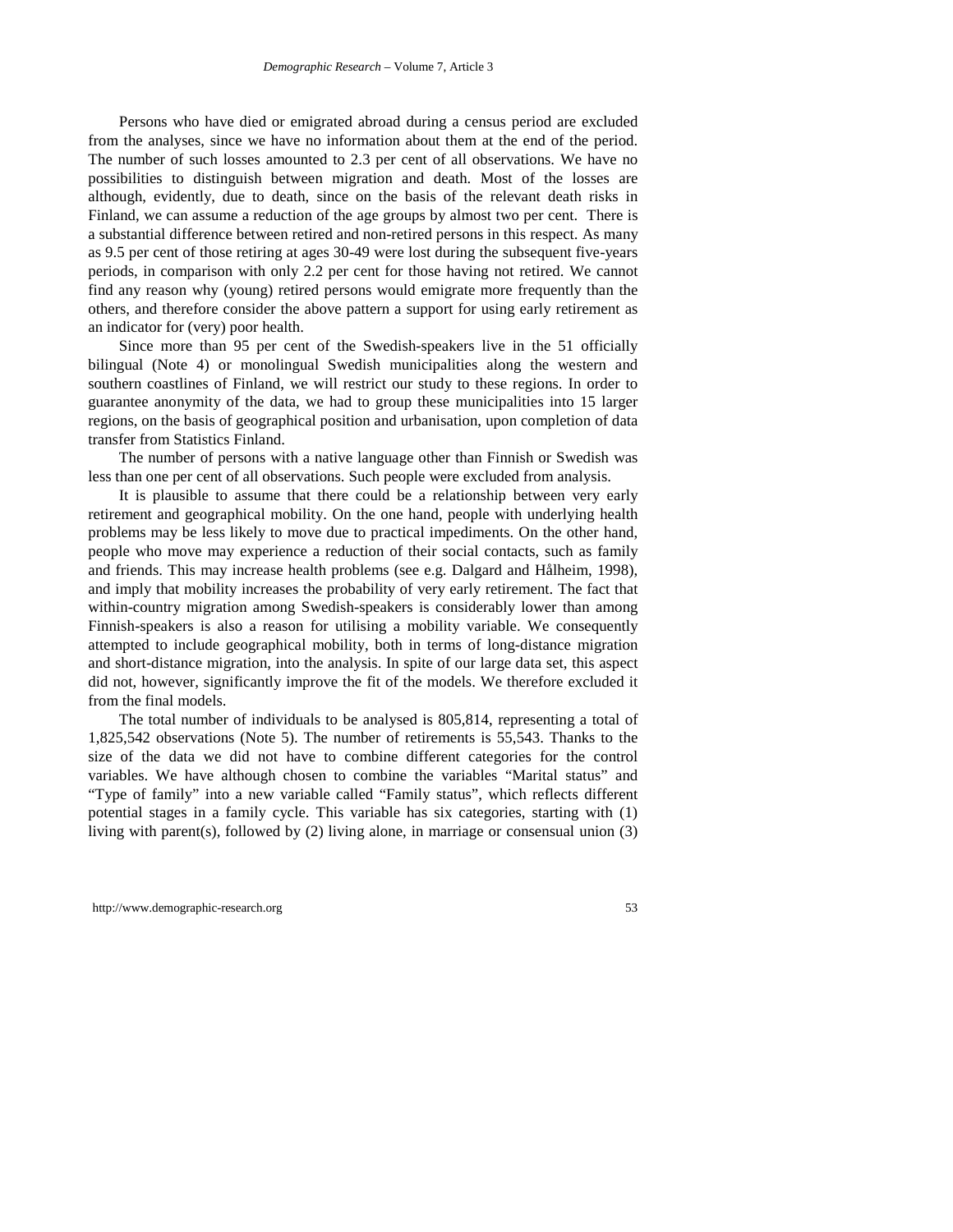with or (4) without present children, ending with previously married (5) with or (6) without present children.

A description of the data, in terms of variable distributions by gender and native language, is provided in Table 1. We can see that the two language groups are similar in most respects. There are, however, differences in some of the socio-demographic characteristics, which may explain some of the overall differences in retirement. Swedish-speakers are on average older and, partly due to this, less educated. Since we concentrate on the formerly Swedish-dominated areas, almost all farmers are Swedishspeakers. The proportion of blue-collar workers is, as a consequence, higher among Finnish-speakers. It is also interesting to note that Swedish-speaking females to a greater extent than Finnish-speaking females are not economically active. A reason for this is that they to a greater extent are housewives, since many Swedish-speaking males work in agriculture. The high proportion of Swedish-speaking males living with their parents may also be related to differences in industrial distribution between the two language groups.

The proportion of economically not active persons is higher among females than among males, which can be attributed to the substantially higher proportion of females nursing children at home.

Language-group differences in the proportion of people living in the most traditional type of family, a couple with children, are astonishing but in accordance with previous findings. Finnäs (1997) has shown that marital stability is considerably higher among Swedish-speakers than among Finnish-speakers.

All variables refer to conditions at the beginning of the observation period. In addition to the variables shown in Table 1, we have also included the region of residence in the analysis.

Since the dependent variable is binary, a probit specification is used. The model is of the random effects type (see Greene, 2000, pp. 837-839), since the data allow us to account also for unobserved individual-specific effects.

Consequently, we model the probability of early retirement in  $t+1$ , subject to that the individual has not retired at *t*, as

$$
y_{it}^{*} = \beta' x_{it} + \varepsilon_{it}, (i = 1,...,n), (t = 1,...,T_{i})
$$
  
\n
$$
y_{it} = 1 \text{ if } y_{it}^{*} > 0, \text{ and 0 otherwise.}
$$
 (1)

Each individual is denoted by *i*, and the period between two censuses by *t*. A vector of explanatory variables is referred to as x, whereas  $\beta$  is its associated vector of coefficients. Random disturbance is denoted by  $\mathcal{E}_{i}$ .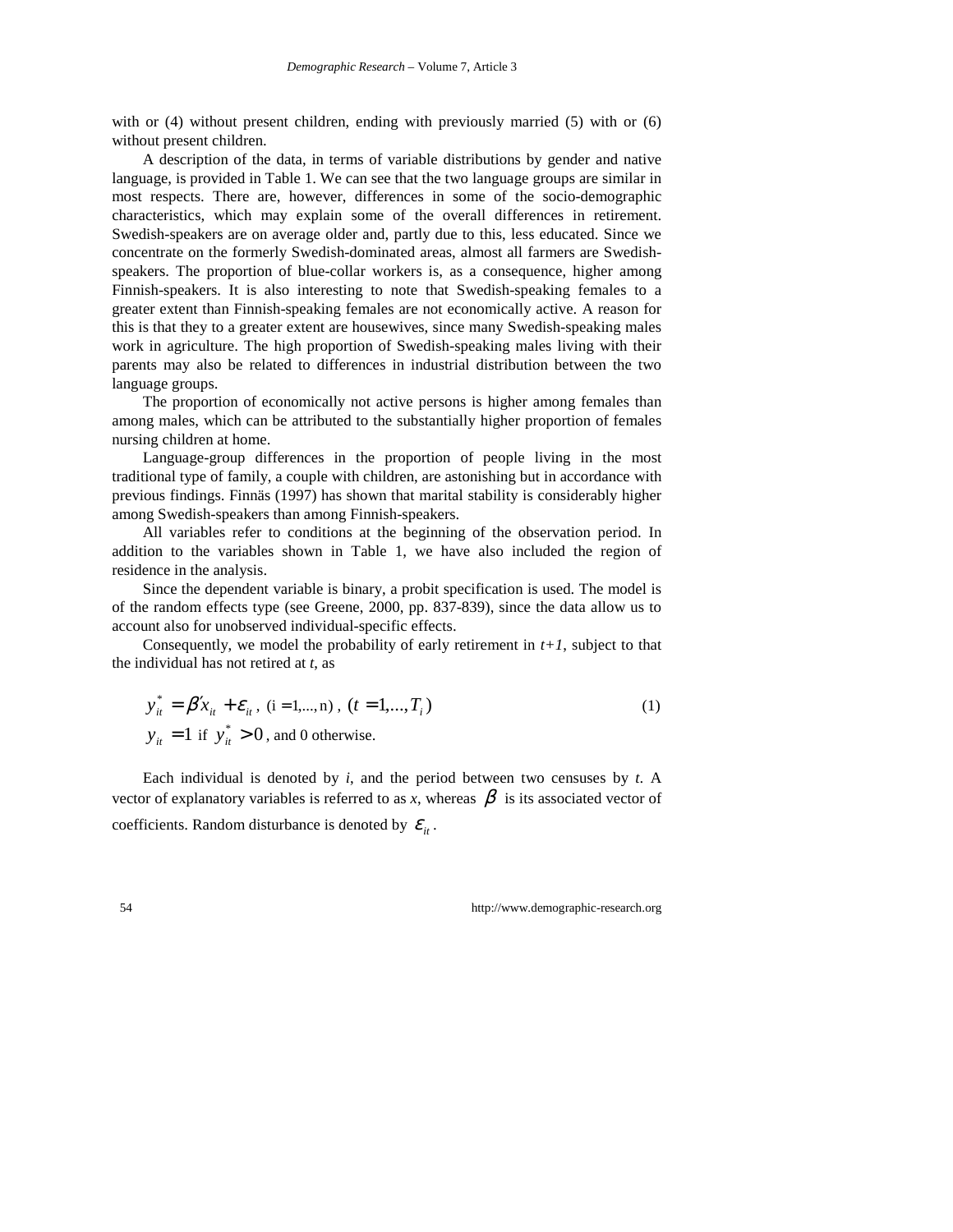|                                                       | Males    |          |          | Females  |  |
|-------------------------------------------------------|----------|----------|----------|----------|--|
|                                                       | Swedish- | Finnish- | Swedish- | Finnish- |  |
|                                                       | speakers | speakers | speakers | speakers |  |
| Pension status at end of a census period              |          |          |          |          |  |
| Not retired                                           | 97.6     | 96.5     | 97.3     | 97.1     |  |
| Retired                                               | 2.4      | 3.5      | 2.7      | 2.9      |  |
| Age                                                   |          |          |          |          |  |
| 30-34                                                 | 26.4     | 30.6     | 25.8     | 29.8     |  |
| 35-39                                                 | 25.7     | 27.0     | 25.4     | 26.7     |  |
| 40-44                                                 | 25.0     | 23.6     | 24.9     | 23.7     |  |
| 45-49                                                 | 22.9     | 18.8     | 23.9     | 19.8     |  |
| Education                                             |          |          |          |          |  |
| <b>Basic</b>                                          | 47.1     | 42.5     | 49.3     | 46.7     |  |
| Lower vocational, lower level                         | 19.7     | 21.5     | 20.7     | 20.3     |  |
| Lower vocational, upper level                         | 14.7     | 15.8     | 14.1     | 16.4     |  |
| Upper vocational                                      | 5.4      | 5.5      | 5.9      | 5.0      |  |
| Undergraduate                                         | 5.0      | 3.1      | 6.1      | 4.9      |  |
| Graduate                                              | 8.1      | 11.6     | 3.8      | 6.7      |  |
| Socio-economic status                                 |          |          |          |          |  |
| Blue-collar worker                                    | 33.5     | 43.3     | 20.0     | 26.1     |  |
| Lower-level white-collar worker                       | 19.6     | 20.3     | 45.0     | 47.8     |  |
| Upper-level white-collar worker                       | 21.5     | 24.6     | 15.2     | 16.8     |  |
| Employer                                              | 8.4      | 5.4      | 5.3      | 4.0      |  |
| Farmer                                                | 12.4     | 0.6      | 10.0     | 0.6      |  |
| Student                                               | 0.4      | 0.8      | 0.7      | 1.2      |  |
| Other                                                 | 4.1      | 5.0      | 3.8      | 3.4      |  |
| Industry                                              |          |          |          |          |  |
| Agriculture, hunting, forestry, fishing               | 14.9     | 1.2      | 8.3      | 0.8      |  |
| Manufacturing + Construction                          | 32.4     | 38.0     | 12.2     | 16.7     |  |
| Trade, hotels, restaurants                            | 13.2     | 13.7     | 14.6     | 17.4     |  |
| Transport, communications                             | 13.4     | 11.1     | 4.7      | 4.2      |  |
| Financial intermediation, insurance, business         | 5.6      | 9.1      | 7.3      | 10.7     |  |
| Public and other services                             | 15.9     | 20.4     | 31.4     | 35.3     |  |
| Not economically active                               | 3.9      | 5.9      | 21.1     | 14.6     |  |
| Unknown                                               | 0.8      | 0.6      | 0.4      | 0.3      |  |
| Family status (and whether children in the household) |          |          |          |          |  |
| Living with parent(s)                                 | 6.2      | 2.7      | 1.2      | 0.6      |  |
| Single                                                | 6.5      | 10.8     | 6.2      | 11.3     |  |
| Married or consensual union, no children              | 9.5      | 12.4     | 9.2      | 11.1     |  |
| Married or consensual union, children                 | 71.2     | 64.2     | 71.5     | 60.3     |  |
| Previously married or consensual union, no children   | 4.9      | 8.2      | 2.9      | 4.7      |  |
| Previously married or consensual union, children      | 1.8      | 1.7      | 9.0      | 12.1     |  |
| n                                                     | 178.351  | 707.963  | 168.557  | 770.671  |  |

## *Table 1: Variable distributions (%) by gender and native*

Descriptive statistics for census period and region of residence are not shown.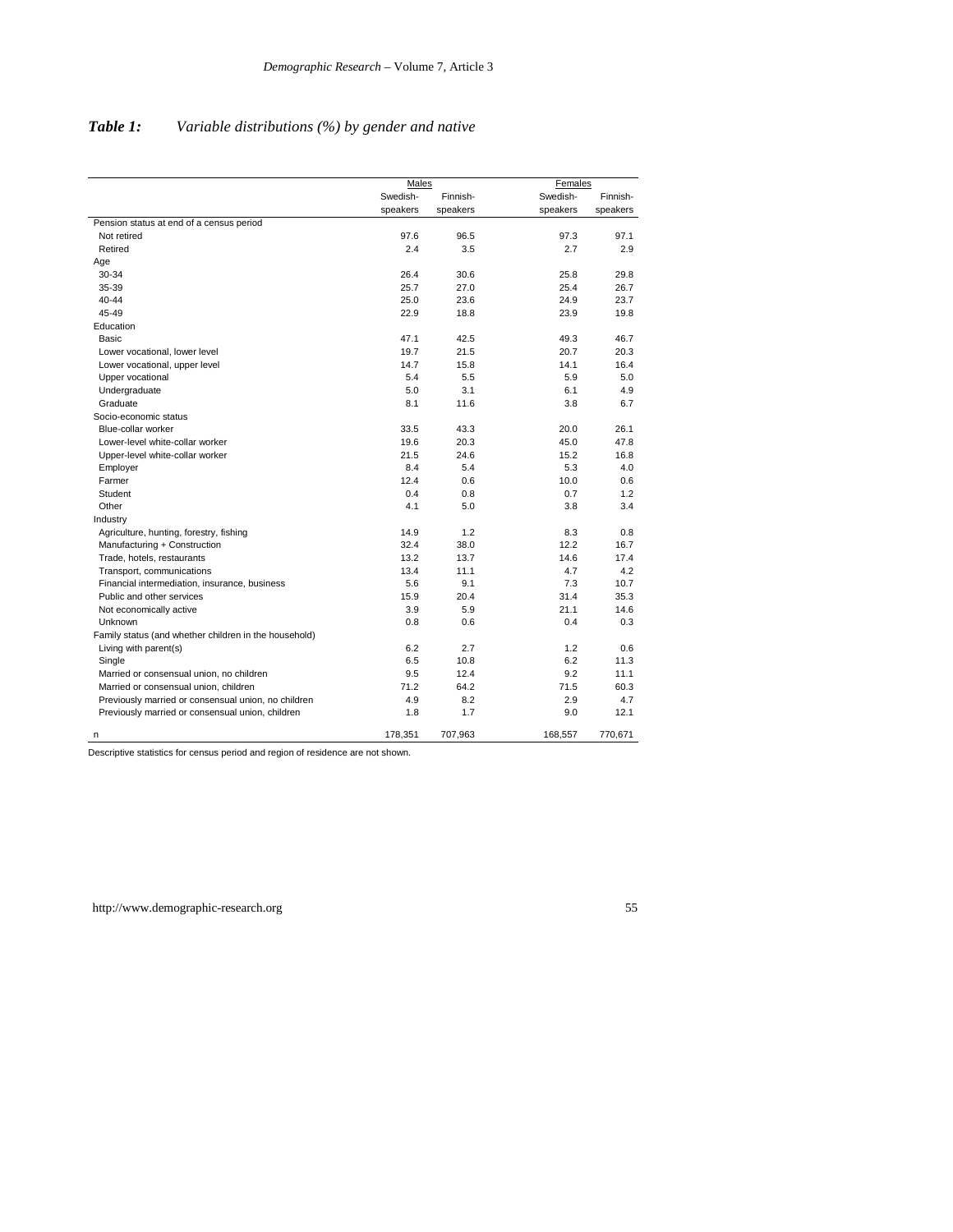We specify

$$
\mathcal{E}_{it} = \mathcal{V}_{it} + \mathcal{U}_i \,. \tag{2}
$$

Unmeasured characteristics are thus in part specific to each census period ( $v_i$ ), and in part individual-specific and constant across all census periods  $(u_i)$ . Both components are normally distributed with zero means and independent of one another, so that

$$
Var[\varepsilon_{ii}] = \sigma_v^2 + \sigma_u^2 = 1 + \sigma_u^2
$$
\n(3)

and

$$
Corr[\varepsilon_{i}, \varepsilon_{i},] = \rho = \frac{\sigma_{i}^{2}}{1 + \sigma_{i}^{2}}
$$
\n(4)

The parameter to be integrated out, based on Gauss-Hermite Quadrature (see Lillard and Panis, 2000, p. 103), is  $\sigma_u = \sqrt{\frac{\rho}{(1-\rho)}}$ . This is the component representing unobserved individual heterogeneity. The estimations are carried out with the software *aML 1.04*.

#### **3. Results**

Table 1 also shows that, as expected, very early retirement is less common among Swedish-speakers than among Finnish-speakers. The difference is specifically prominent among males, where the proportion among Swedish-speakers is 2.4 per cent, as compared with 3.5 per cent among Finnish-speakers. For females, the proportions are much more equal: 2.7 per cent for Swedish-speakers and 2.9 per cent for Finnishspeakers. Note also that the retirement rate among Swedish-speakers is higher for females than for males.

Since we might expect that the impact of some of the explanatory variables, including that of native language, may differ between males and females, we have estimated separate equations for each sex. We started from simple models including only basic demographic factors and period, and then added new variables, in order to see if they significantly improved the fit of the model and how they affected the estimate for the effect of native language. Throughout the analyses, we also studied how the inclusion of the heterogeneity component affected the results.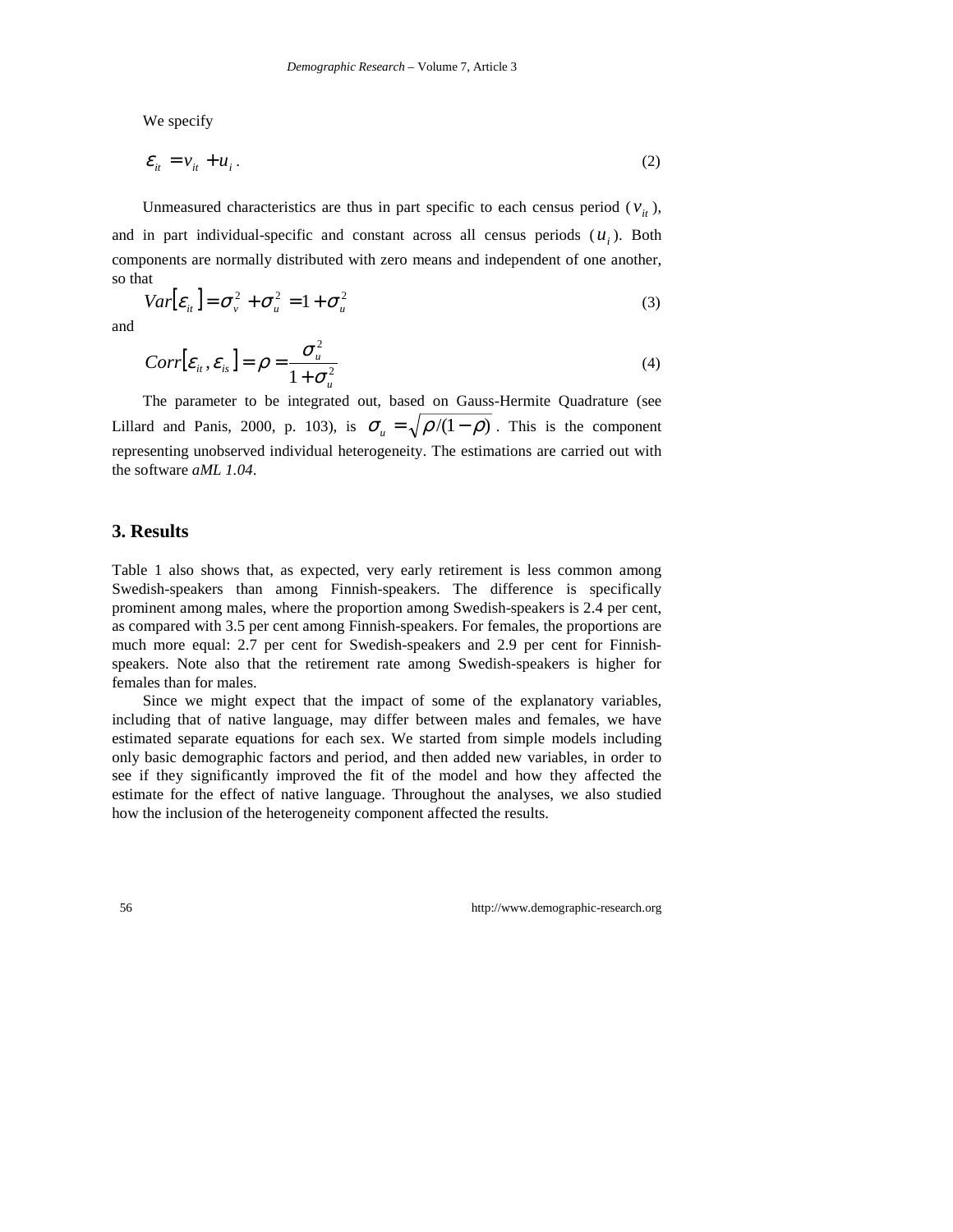Despite that the variables education, socio-economic status and industry could be considered as reflecting fairly similar issues, our results indicate that they all have independent and statistically significant effects. The estimation results of the final models are presented in Table 2 (Note 6).

As can be seen in the table, even after the inclusion of all the explanatory variables, there remains a significant effect of native language on the probability of early retirement. For males, the probit estimate for native language changed from -0.33 to -0.17 when the impact of socio-demographic and regional factors was taken into account. For females, the control variables had only a marginal impact on the estimate for the effect of native language; the probit estimate remained almost the same (a change from -0.10 to -0.09). The variable with the greatest impact on the estimated effect for native language was socio-economic status.

In corresponding models without unobserved heterogeneity, the estimated effect for native language was -0.1454 for males and -0.0655 for females. A comparison with the parameters in Table 2 (-0.1744 and -0.0914), thus suggests that not accounting for unobserved heterogeneity will bias the effect of native language downwards. This implies that previous language-group comparisons are likely to have understated the effect of native language, since they do not account for the impact of omitted variables.

A few comments can also be made about the effects of the other variables. Age has, naturally, an increasing impact on very early retirement, whereas education and socio-economic status have a decreasing impact. In terms of probabilities, our results suggest that males with a basic education only have a fivefold risk of retirement, in comparison with highly educated males. Correspondingly, the probability of early retirement for female blue-collar workers is more than threefold that of females in upper-level white-collar occupations.

People living with their parents and singles are most likely to retire early, whereas those married or living in consensual unions are least likely. The effect of this variable is larger for males than for females.

There also seem to be some period effects. Early retirement was evidently more common in 1971-1975 than in the subsequent periods. According to Hytti (1993), this may be attributed to an improvement in the population's overall health status (mainly the decreasing severity of circulatory diseases), and partly due to employment and social security trends. Since we control for a number of background variables, there are no reasons to believe that underlying time trends would affect the estimation results, specifically those pertaining to language-group differences. There are in fact no indications from the data that differences between language groups would differ significantly between time periods.

There is no systematic geographical pattern with regard to the probability of early retirement. We have therefore not displayed the estimates for the impact of region of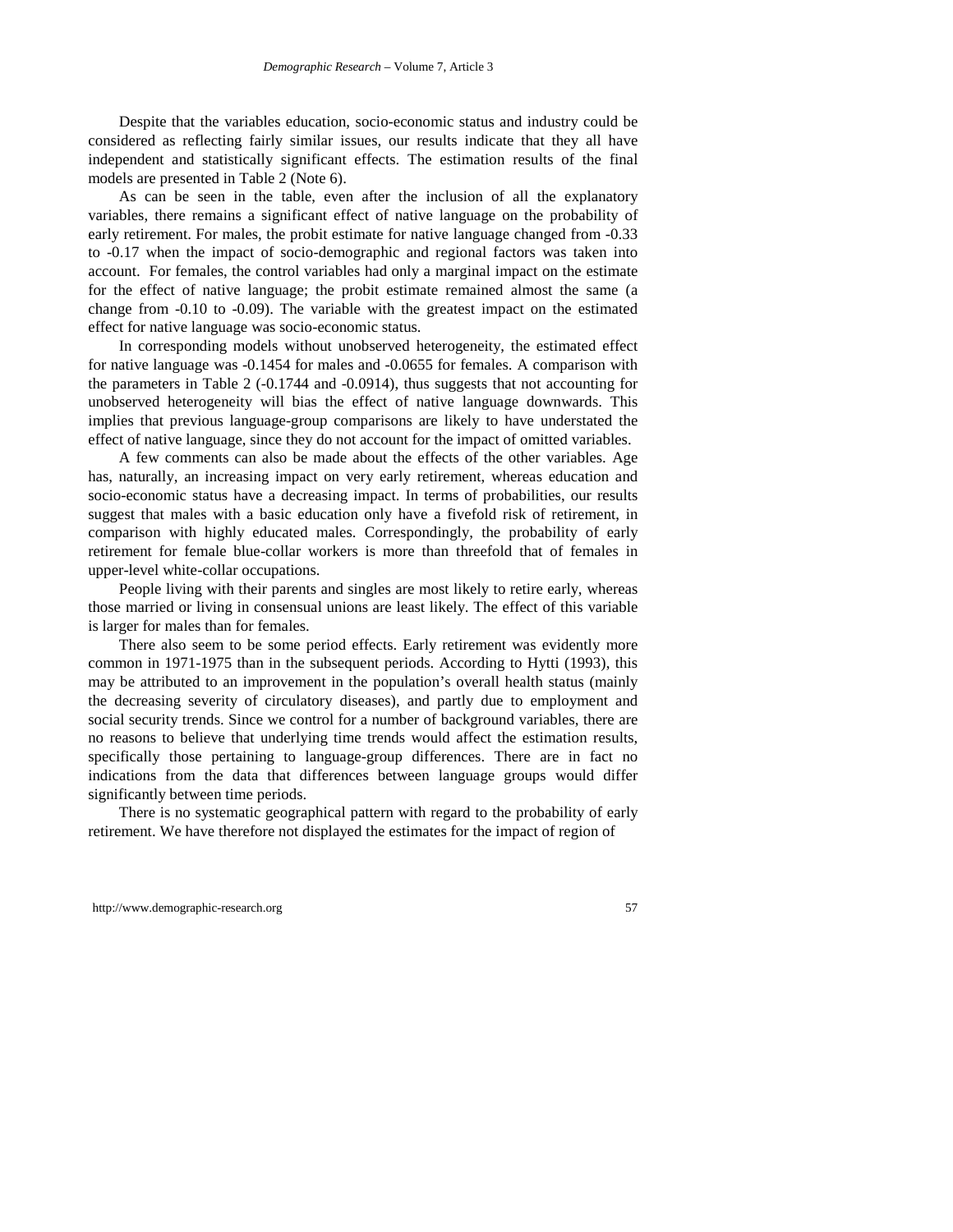|                                                       | Males         |                |               | Females        |
|-------------------------------------------------------|---------------|----------------|---------------|----------------|
|                                                       | Coefficient   | Standard error | Coefficient   | Standard error |
| Native language                                       |               |                |               |                |
| Finnish                                               |               |                |               |                |
| Swedish                                               | $-0.1744$     | (0.0111)       | $-0.0914$     | (0.0107)       |
| Age                                                   |               |                |               |                |
| 30-34                                                 |               |                |               |                |
| 35-39                                                 | 0.2483        | (0.0113)       | 0.2078        | (0.0113)       |
| 40-44                                                 | 0.5925        | (0.0126)       | 0.4820        | (0.0120)       |
| 45-49                                                 | 0.9759        | (0.0156)       | 0.8524        | (0.0142)       |
| Education                                             |               |                |               |                |
| Basic                                                 |               |                |               |                |
| Lower vocational, lower level                         | $-0.1311$     | (0.0091)       | $-0.1270$     | (0.0092)       |
| Lower vocational, upper level                         | $-0.1800$     | (0.0124)       | $-0.2363$     | (0.0122)       |
| Upper vocational                                      | $-0.3351$     | (0.0220)       | $-0.4531$     | (0.0230)       |
| Undergraduate                                         | $-0.2861$     | (0.0248)       | $-0.3911$     | (0.0223)       |
| Graduate                                              | $-0.4947$     | (0.0201)       | $-0.4863$     | (0.0235)       |
| Socio-economic status                                 |               |                |               |                |
| Blue-collar worker                                    |               |                |               |                |
| Lower-level white-collar worker                       | $-0.2072$     | (0.0110)       | $-0.2861$     | (0.0090)       |
| Upper-level white-collar worker                       | $-0.3055$     | (0.0145)       | $-0.3475$     | (0.0148)       |
| Employer                                              | $-0.1437$     | (0.0149)       | $-0.1515$     | (0.0164)       |
| Farmer                                                | $-0.3326$     | (0.0357)       | $-0.2319$     | (0.0306)       |
| Student                                               | $-0.2247$     | (0.0371)       | $-0.2248$     | (0.0321)       |
| Other                                                 | $-0.0352$     | (0.0188)       | 0.1640        | (0.0156)       |
| Industry                                              |               |                |               |                |
| Agriculture, hunting, forestry, fishing               | 0.0617        | (0.0304)       | 0.2578        | (0.0329)       |
| Manufacturing + Construction                          |               |                |               |                |
| Trade, hotels, restaurants                            | $-0.0708$     | (0.0121)       | 0.0073        | (0.0120)       |
| Transport, communications                             | $-0.0441$     | (0.0114)       | 0.0311        | (0.0186)       |
| Financial intermediation, insurance, business         | $-0.0375$     | (0.0158)       | $-0.0451$     | (0.0154)       |
| Public and other services                             | 0.1351        | (0.0106)       | 0.0287        | (0.0110)       |
| Not economically active                               | 0.7546        | (0.0199)       | 0.5300        | (0.0129)       |
| Unknown                                               | 0.4844        | (0.0296)       | 0.4999        | (0.0450)       |
| Family status (and whether children in the household) |               |                |               |                |
| Living with parent(s)                                 | 0.5830        | (0.0170)       | 0.8662        | (0.0314)       |
| Single                                                | 0.4183        | (0.0114)       | 0.4357        | (0.0122)       |
| Married or consensual union, no children              | 0.2055        | (0.0105)       | 0.3460        | (0.0105)       |
| Married or consensual union, children                 |               |                |               |                |
| Previously married or consensual union, no children   | 0.3040        | (0.0111)       | 0.4045        | (0.0136)       |
| Previously married or consensual union, children      | 0.2315        | (0.0219)       | 0.2620        | (0.0107)       |
| Census period                                         |               |                |               |                |
| 1971-1975                                             |               |                |               |                |
| 1976-1980                                             | $-0.2287$     | (0.0106)       | $-0.2571$     | (0.0103)       |
| 1981-1985                                             | $-0.3188$     | (0.0109)       | $-0.2872$     | (0.0107)       |
| 1986-1990                                             | $-0.1444$     | (0.0103)       | $-0.1371$     | (0.0103)       |
| 1991-1995                                             | $-0.2255$     | (0.0105)       | $-0.1688$     | (0.0104)       |
| Constant                                              | $-2.3981$     | (0.0268)       | $-2.4430$     | (0.0275)       |
| $\sigma_{\rm u}$                                      | 0.5864        | (0.0218)       | 0.5730        | (0.0215)       |
| Log likelihood                                        | -112,230.7839 |                | -107,364.0570 |                |
| n                                                     | 886,314       |                | 939,228       |                |

*Table 2: Estimation results of random effects probit models for very early retirement, males and females*

Estimates for census period and region of residence are not shown.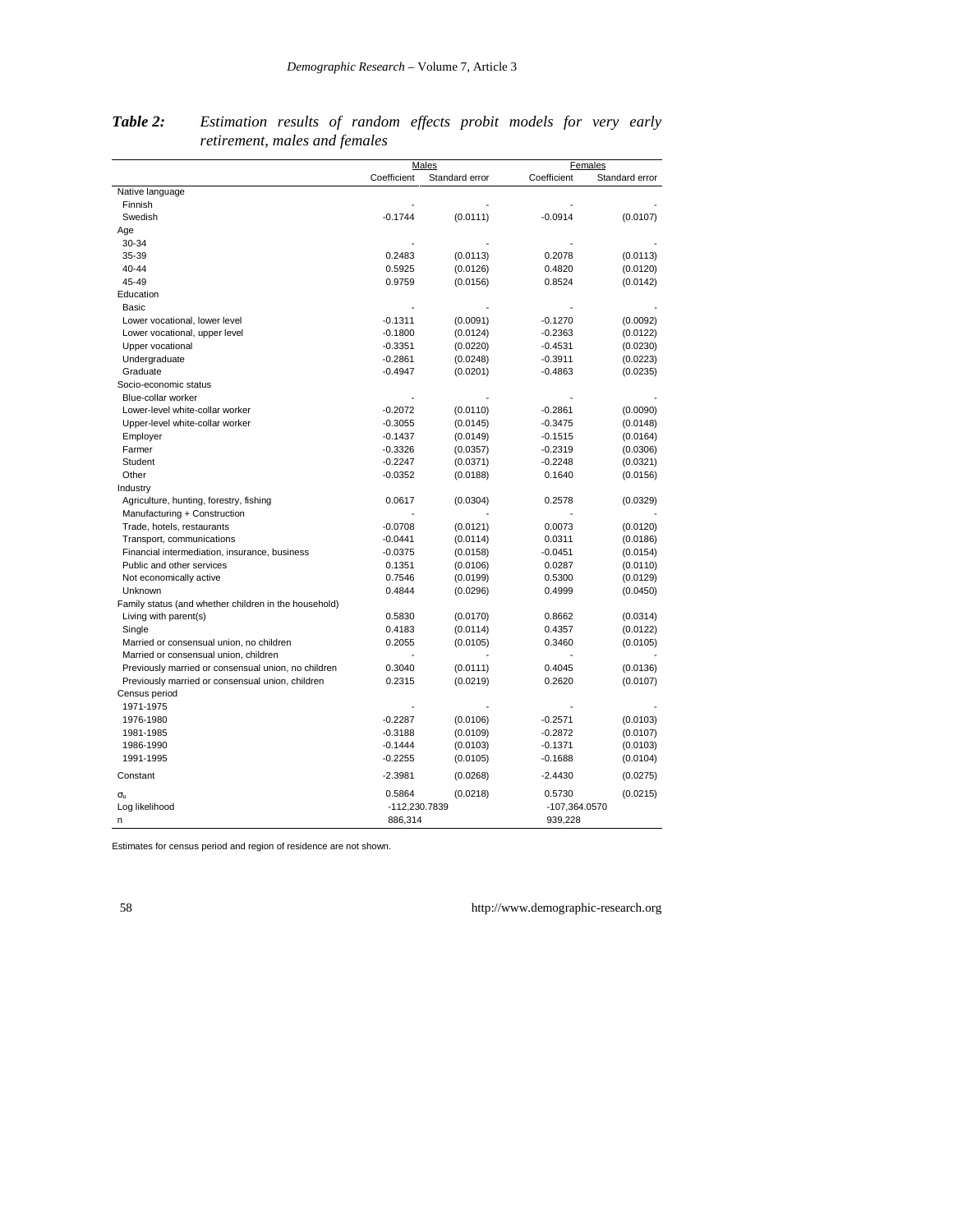residence. Some preliminary results (using interaction terms between native language and region of residence) also suggested that the impact of native language on very early retirement was fairly similar between regions.

In order to summarise our results, we will, in a similar way to Drinkwater and O'Leary (1997), perform a probit decomposition. This will illustrate how much of the difference in the probability of very early retirement can be attributed to the fact that the language groups differ with regard to how they are equipped to avoid retirement (i.e., differences in characteristics), and how much can be attributed to differing returns on these characteristics between the two groups (i.e., differences in coefficients). Separate probits are now fitted for each language group (and each gender).

Let  $\hat{I}^S = \overline{P}(\hat{\beta}^S, x^S)$  denote the average predicted probability of early retirement on the basis of both coefficients  $(\hat{\beta})$  and characteristics (*x*) for the Swedish-speakers. A decomposition of the difference between the language groups can then be written as

$$
\hat{I}^S - \hat{I}^F = \left[ \overline{P}(\hat{\beta}^S, x^S) - \overline{P}(\hat{\beta}^F, x^S) \right] + \left[ \overline{P}(\hat{\beta}^F, x^S) - \overline{P}(\hat{\beta}^F, x^F) \right]
$$
(5)

or 
$$
\hat{I}^S - \hat{I}^F = \Big[ \overline{P}(\hat{\beta}^S, x^F) - \overline{P}(\hat{\beta}^F, x^F) \Big] + \Big[ \overline{P}(\hat{\beta}^S, x^S) - \overline{P}(\hat{\beta}^S, x^F) \Big].
$$
 (6)

The difference in means due to coefficients is represented by the first term in square brackets, and the difference in characteristics by the second term. Equation (5) thus decomposes around Swedish-speakers' average characteristics and equation (6) around Finnish-speakers' average characteristics.

It is an arbitrary decision as to whose characteristics one chooses to decompose around. The results are presented for both decomposition methods, for males and females respectively, in Table 3. A vertical shift provides the average difference of coefficients between the two groups, whereas a horizontal shift gives the average difference of characteristics. A diagonal shift (left-up to right-down) provides the (total) difference in means.

Among males, the socio-demographic composition of the Swedish-speaking population is somewhat more favourable than that of the Finnish-speaking one. It although amounts to only a minor part of the total language-group difference in the probability of retirement. The difference induced by a differing return on characteristics is thus substantial. Swedish-speaking males have a risk of very early retirement that is about 25 per cent lower than that of Finnish-speaking males (Note 7).

Among females, the socio-demographic conditions are even more favourable for Finnish-speakers than for Swedish-speakers. For them, the overall language-group difference in retirement can consequently be attributed totally to differences in the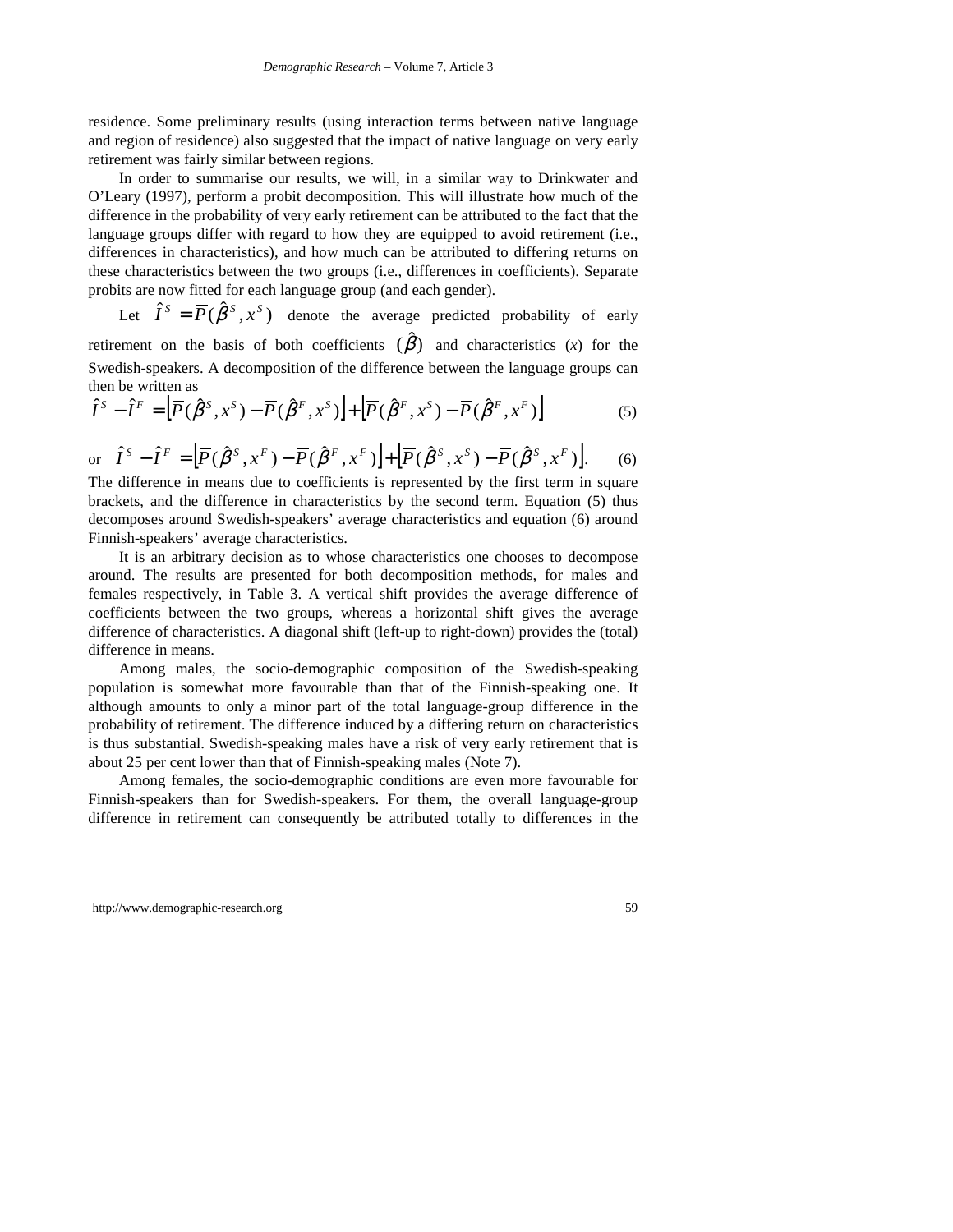return on characteristics. Swedish-speaking females have a risk of very early retirement that is about 15 per cent lower than that of Finnish-speaking females (Note 8).

*Table 3: Results from probit decomposition of the effect of native language on very early retirement*

| <b>MALES</b>           |         | Due to coefficients |         |  |
|------------------------|---------|---------------------|---------|--|
|                        |         | Swedish             | Finnish |  |
| Due to characteristics | Swedish | 0.0252              | 0.0345  |  |
|                        | Finnish | 0.0277              | 0.0363  |  |
|                        |         |                     |         |  |
| <b>FEMALES</b>         |         | Due to coefficients |         |  |
|                        |         | Swedish             | Finnish |  |
| Due to characteristics | Swedish | 0.0279              | 0.0335  |  |
|                        | Finnish | 0.0259              | 0.0297  |  |

The above results represent average predicted probabilities of early retirement.

(Row 1, Column 1) - (Row 1, Column 2) gives the difference due to coefficients, decomposed around the Swedish-speakers' characteristics.

(2,1) - (2,2) gives the difference due to coefficients, decomposed around the Finnish-speakers' characteristics.

(1,1) - (2,1) gives the difference due to characteristics, decomposed around the Swedish-speakers' coefficients.

(1,2) - (2,2) gives the difference due to characteristics, decomposed around the Finnish-speakers' coefficients.

(1,1) - (2,2) gives the total difference in means, i.e. due to both characteristics and coefficients.

### **4. Conclusions**

The purpose of this paper has been to study very early retirement as an indicator for (very) poor health, with focus on a comparison between the two language groups in Finland. Previous studies have shown that Swedish-speakers live longer than Finnishspeakers. There is although fairly little known about language-group differences in health conditions.

We have argued that very early retirement may be used as a health indicator, and that it also can be assumed to be an objective measure of health. Mortality is, evidently, considerably higher among young retired people than among those not retired.

As expected from differences in mortality, the rate of retirement is lower among Swedish-speakers than among Finnish-speakers. We can see that there are remarkable differences in retirement between various socio-demographic categories. These cannot, however, explain the language-group difference in retirement. In several respects, our results correspond with findings from mortality studies. Swedish-speaking males have a risk of very early retirement that is about 25 per cent lower than that of Finnishspeaking males. Among females, the corresponding difference is about 15 per cent. Thus, in spite of the extensive register data used, we cannot explain or eliminate the language-group difference that can be observed at the aggregate level.

In contrast with previous studies, we have had the possibility to separate between the effects induced by omitted, unobserved, variables on the individual level and the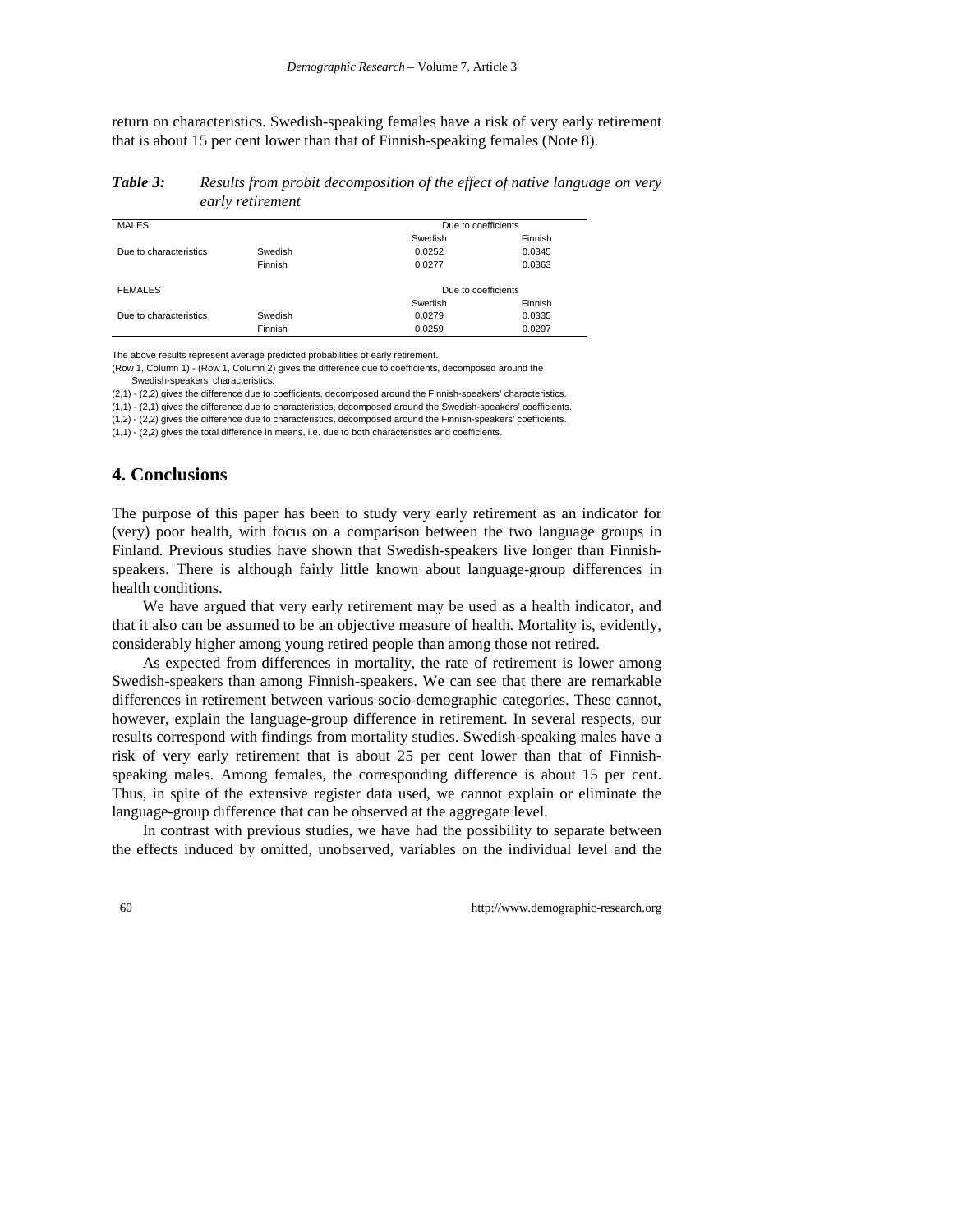true effect of language-group belonging. The estimation results suggest that not accounting for unobserved individual heterogeneity will bias the effect of native language downwards. The language-group difference in very early retirement consequently increases when we account for the impact of unobservables. This suggests that there are also other, underlying, language-group factor(s), than those observed here, which cause(s) differences in health and mortality between Swedish-speakers and Finnish-speakers. Such aspects could be related to each group's social and cultural life pattern, which cannot be observed in ordinary data registers.

Due to its size, regional distribution and history, it has been argued that the Swedish-speaking population live in tighter social networks than the Finnish-speakers (see e.g. Saarela and Finnäs, 2002a), and that this, evidently, affects different aspects of life. For example, marital stability is considerably higher, and unemployment much lower, among Swedish-speakers (Finnäs, 1997; Saarela and Finnäs, 2002b). However, on the basis of information available, we do not wish to speculate about such mechanisms.

It should also be pointed out that no study has been able to show that the differences in health and mortality are due to genetic disparities between the two language groups (Nevanlinna 1973; Virtaranta-Knowles et al., 1989; 1991).

In our opinion, the contribution of this paper has been that it demonstrates the existence of differences in health between two population groups that live intermingled and, in most observable respects, are equal (on a par with each other). Language as such cannot, however, offer any explanation to the depicted disparities, other than by serving as an indicator for potential differences in lifestyle.

It is difficult in practice to distinguish subpopulations with respect to lifestyle. In this sense, the language groups in Finland offer a good opportunity. We believe that our study is an illustrative way of pointing out that social and cultural factors, which generally cannot be accounted for, may have considerable impact on health and mortality.

A future avenue for research could be to perform disease-specific analyses for Swedish-speakers and Finnish-speakers separately. This will, however, require other types of data than those utilised here.

## **5. Acknowledgements**

We are grateful for advice from four anonymous persons, Maria Melkersson, Jörgen Hansen, Peter Skogman Thoursie, Eskil Wadensjö and seminar participants at the Swedish Institute for Social Research and Turun Yliopisto, on previous versions of this paper.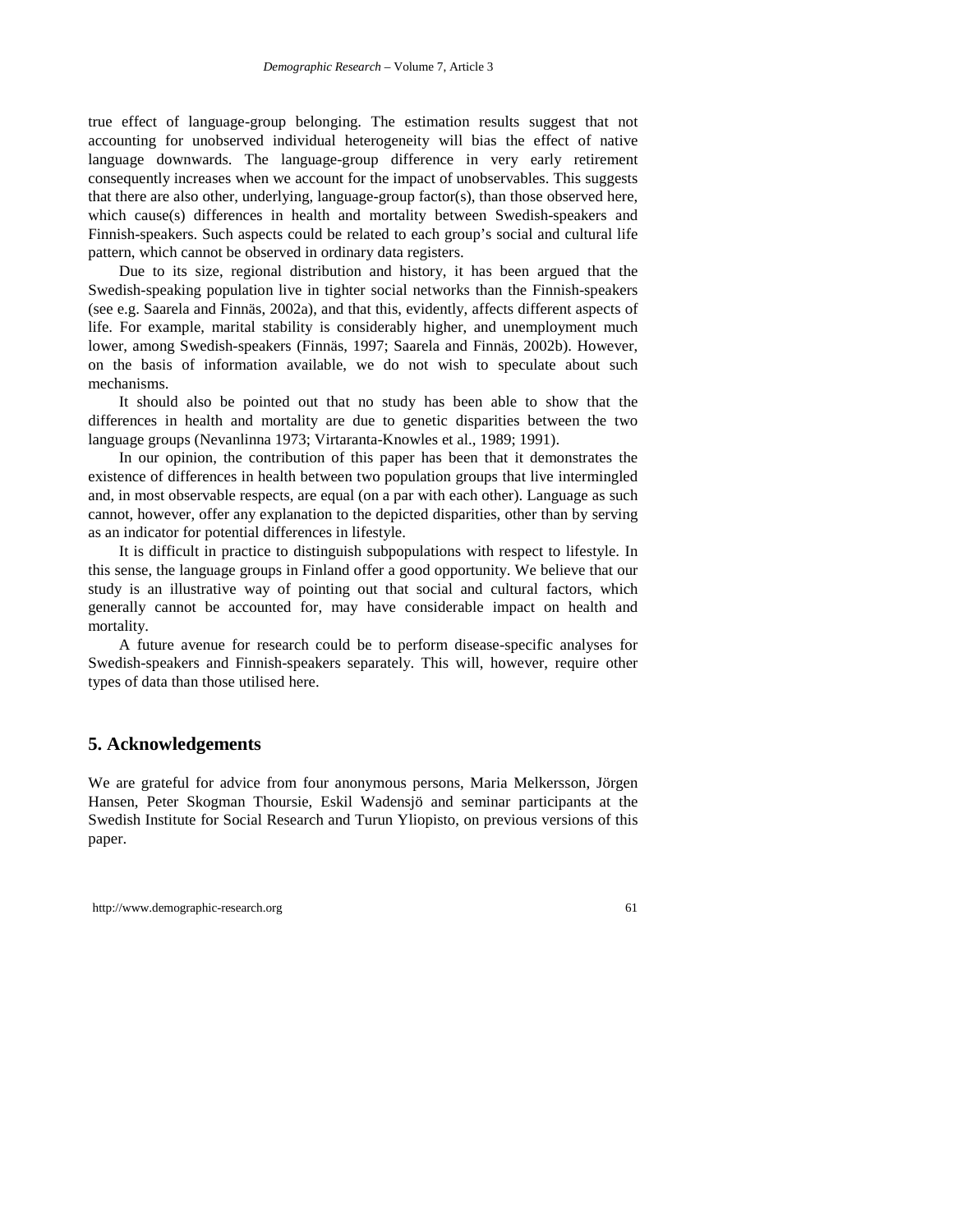## **Notes**

- 1. Disability pension is provided both as a part of the national pension scheme, which encompass all permanent residents, and as a part of the employment pension scheme, which cover all employees, self-employed and farmers. In the national pension scheme, disability pension is awarded to "someone who has been found unfit for work", whereas in the employment pension scheme to "an employee with permanent reduced or lost work capacity, due to illness, defect or injury" (Central Pension Security Institute, 1996, pp. 94-95). Since we focus on whether a person is being classified as a pensioner, there is no need to distinguish between the two schemes. The three most common reasons for disability pension, in the employment pension scheme, are "disorder in moving or supporting organs", "mental illness", and "blood circulatory disorder", which amounted to 35, 27 and 13 per cent, respectively, in 1996 (Central Pension Security Institute, 1997, p. 35).
- 2. Standard retirement programmes are Individual early retirement pension, Unemployment pension, Early old-age pension, and Front-veteran's pension (Central Pension Security Institute, 1996, p. 29).
- 3. Riphahn (1999) was the first in the international literature to use individual-level panel data to study disability retirement.
- 4. A municipality is classified as bilingual if the minority exceeds 8 per cent or 3,000 inhabitants.
- 5. The number of individuals observed for one period only is 261,423, for two periods 210,297, for three periods 192,851, and for four periods 141,243.
- 6. In order to facilitate the interpretation of the results we also, in the Appendix, report predicted probabilities of early retirement in each socio-demographic category, using the parameters of the estimated models.
- 7. 1- $(0.0252/0.0345)$ =0.2696 or 1- $(0.0277/0.0363)$ =0.2369.
- 8. 1- $(0.0279/0.0335)$ =0.1672 or 1- $(0.0259/0.0297)$ = 0.1279.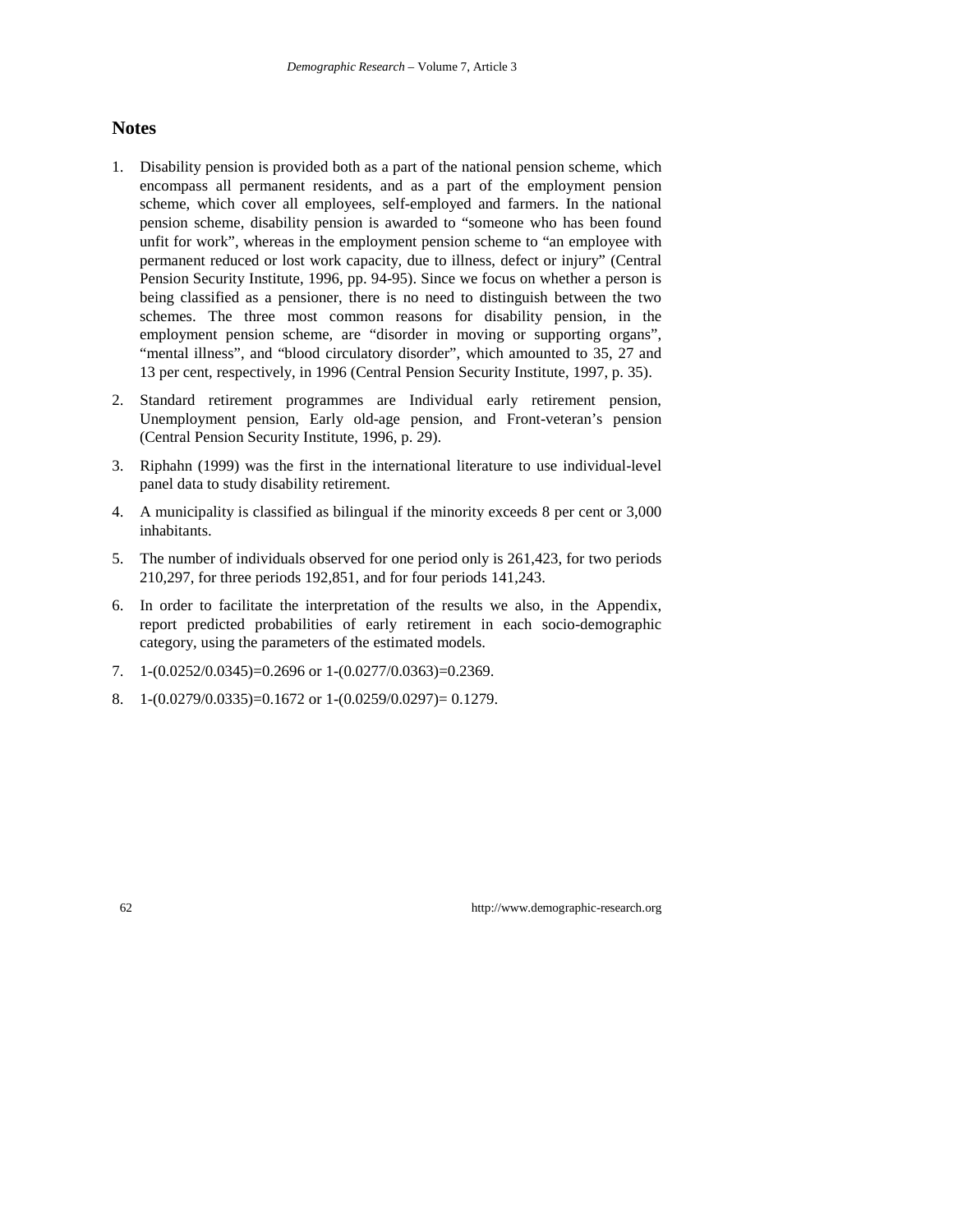#### **References**

- Central Pension Security Institute (1996). Statistical Yearbook of Pensioners in Finland 1995. The Central Pension Security Institute, Helsinki.
- Central Pension Security Institute (1997). Suomen Työeläkkensaajat Vuonna 1996. The Central Pension Security Institute, Helsinki.
- Dalgard, O. S. & Hålheim, L. L. (1998). Psychosocial Risk Factors and Mortality: Prospective Study with Special Focus on Social Support, Social Participation, and Locus of Control in Norway. *Journal of Epidemiological Community Health*, **52**, 476-481.
- Drinkwater, S. J. & O'Leary, N. C. (1997). Unemployment in Wales: Does Language Matter? *Regional Studies*, **31**, 583-591.
- Finnäs, F. (1986). Den Finlandssvenska Befolkningsutvecklingen 1950-1980 En Analys av en Språkgrupps Demografiska Utveckling och Effekten av Blandäktenskap. Doctoral Dissertation. Skrifter Utgivna av Svenska Litteratursällskapet i Finland, No. 533. Helsinki.
- Finnäs, F. (1997). Social Integration, Heterogeneity, and Divorce: The Case of the Swedish-speaking Population in Finland. *Acta Sociologica*, **40**, 263-277.
- Greene, W. H. (2000). *Econometric Analysis*. Prentice Hall, Upper Saddle River, New Jersey.
- Hytti, H. (1993). Työkyvyttömyyseläkkeelle Siirtymisen Yhteiskunnalliset Taustatekijät. Doctoral Dissertation. Publications, No. M:87. The Social Insurance Institution, Helsinki.
- Hyyppä, M. T. & Mäki, J. (1997a). Pohjanlahden Rannikon Suomenruotsalaiset Säilyvät Työkykyisinä. *Suomen Lääkärilehti*, **52**, 831-839.
- Hyyppä, M. T. & Mäki, J. (1997b). Suomenruotsalaisen Väestön Hyvä Terveys ja Työkyky "Säästävät" Miljardeja. *Suomen Lääkärilehti*, **52**, 3237-3240.
- Hyyppä, M. T. & Mäki, J. (2001a). Individual-level Relationships between Social Capital and Self-rated Health in a Bilingual Community. *Preventive Medicine*, **32**, 148-155.
- Hyyppä, M. T. & Mäki, J. (2001b). Why Do Swedish-speaking Finns have Longer Active Life? An Area for Social Capital Research. *Health Promotion International*, **16**, 55-64.
- Koskinen, S. (1994). Origin of Regional Differences in Mortality from Ischaemic Heart Disease in Finland. Doctoral Dissertation. Research Reports, No. 41. National Research and Development Centre for Welfare and Health, Jyväskylä.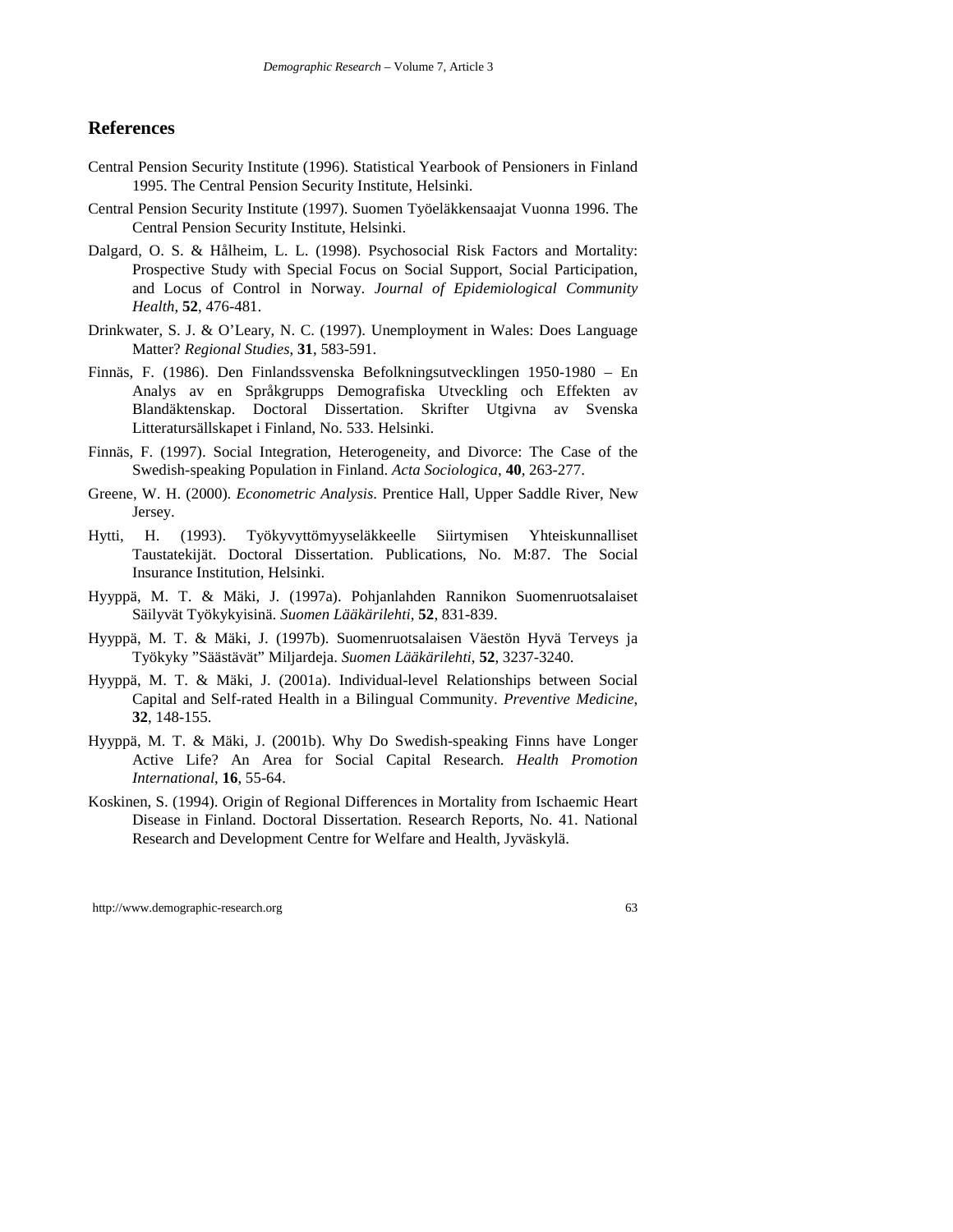- Lillard, L. A. & Panis, C. W. A. (2000). *aML Release 1. User's Guide and Reference Manual*. EconWare, Los Angeles.
- Martelin, T. (1994). Differential Mortality at Older Ages. Doctoral Dissertation. Publications of the Finnish Demographic Society, No. 16. Helsinki.
- Nevanlinna, H. R. (1973). Suomen Väestörakenne. Geneettinen ja Genealoginen Tutkimus. Kansaneläkelaitoksen Julkaisuja, No. A:9. Helsinki.
- Riphahn, R. T. (1999). Disability Retirement among German Men in the 1980s. *Industrial and Labor Relations Review*, **52**, 628-647.
- Saarela, J. & Finnäs, F. (2002a). Ethnicity and Unemployment in Finland. Research Note. *Ethnic Studies Review*, forthcoming.
- Saarela, J. & Finnäs, F. (2002b). Unemployment and Native Language: The Finnish Case. *The Journal of Socio-Economics*, forthcoming.
- Salminen, S., Johansson, A., Hiltunen, E. & Strømnes, F. (1996). Suomen- ja Ruotsinkielisten Työntekijöiden Tapaturmasuhteet. *Työ ja Ihminen*, **10**, 125-136.
- Sauli, H. (1979). Ammatti ja Kuolleisuus 1971-75. Research Reports, No. 54. Statistics Finland, Helsinki.
- Statistics Finland (1991). Väestölaskentojen Pitkittäistiedosto 1970-1985. Käsikirja. Statistics Finland, Helsinki.
- Statistics Finland (1997). Vital Statistics 1996. Population, No. 12. Statistics Finland, Helsinki.
- Suominen, S. B., Välimaa, R. S., Tynjälä, J. A. & Kannas, L. K. (2000). Minority Status and Perceived Health: A Comparative Study of Finnish- and Swedishspeaking Schoolchildren in Finland. *Scandinavian Journal of Public Health*, **28**, 179-187.
- Valkonen, T. (1982a). Psychosocial Stress and Sociodemographic Differentials in Mortality from Ischeamic Heart Disease in Finland. *Acta Medica Scandinavica*, **660**, 152-164.
- Valkonen, T. (1982b). Sociodemographic Mortality Differentials among Middle-aged Men and Problems in Accounting for Them. Working Papers, No. 25. University of Helsinki, Department of Sociology.
- Valkonen, T., Martelin, T. & Rimpelä, A. (1990). Eriarvoisuus Kuoleman Edessä. Research Reports, No. 172. Statistics Finland, Helsinki.
- Valkonen, T., Martelin, T., Rimpelä, A., Notkola, V. & Savela, S. (1992). Sosioekonomiset Kuolleisuuserot 1981-90. SVT Väestö, No. 8. Helsinki.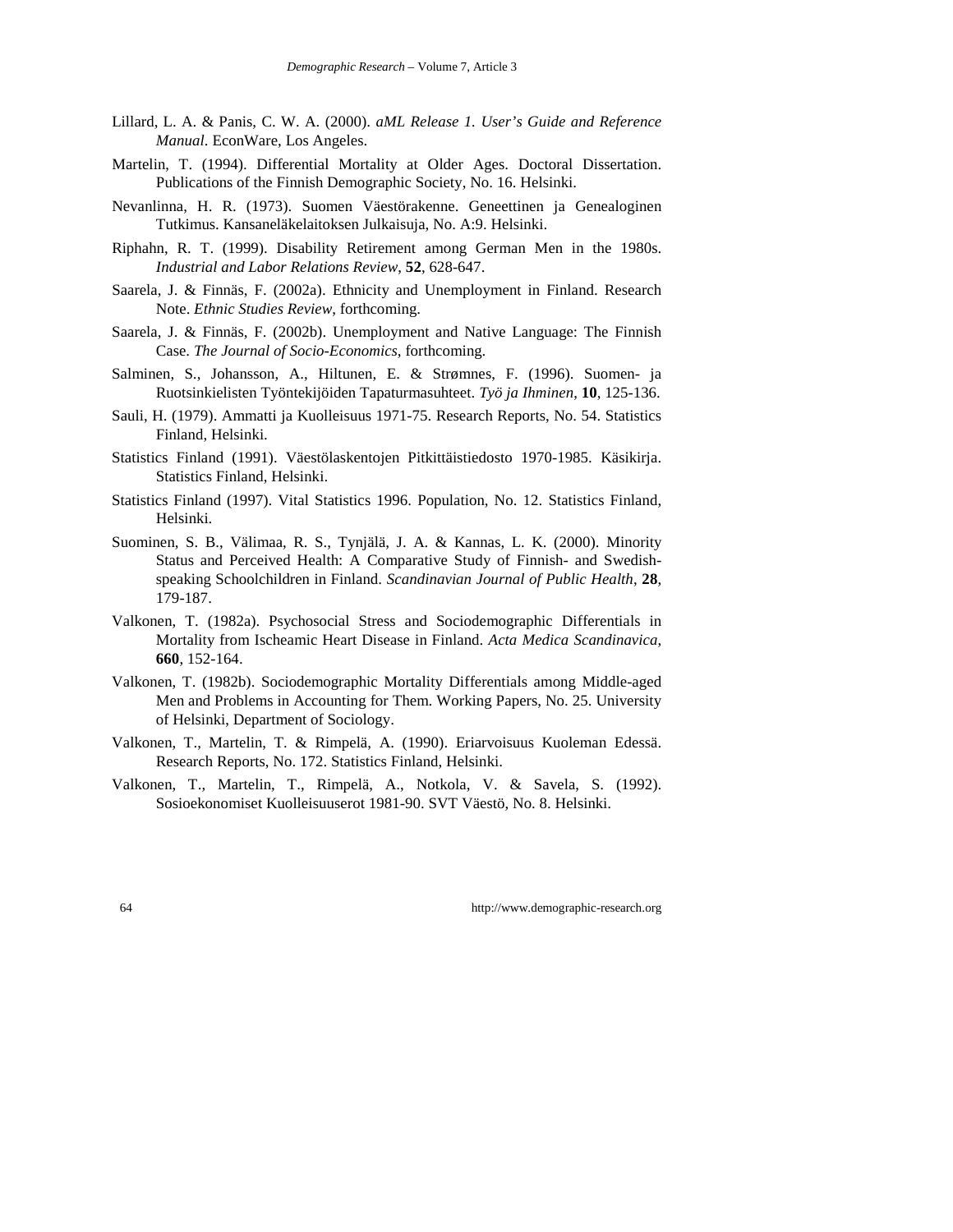- Virtaranta-Knowles, K., Sistonen, P. & Nevanlinna, H. R. (1989). Suomenruotsalaiset Populaatiogeneettisenä Tutkimuskohteena. Bidrag till Kännedom av Finlands Natur och Folk, No. 139. Suomen Tiedeseura, Tammisaari.
- Virtaranta-Knowles, K., Sistonen, P. & Nevanlinna, H. R. (1991). A Population Genetic Study in Finland: Comparisons of the Finnish- and Swedish-speaking Populations. *Human Heredity*, **41**, 248-264.